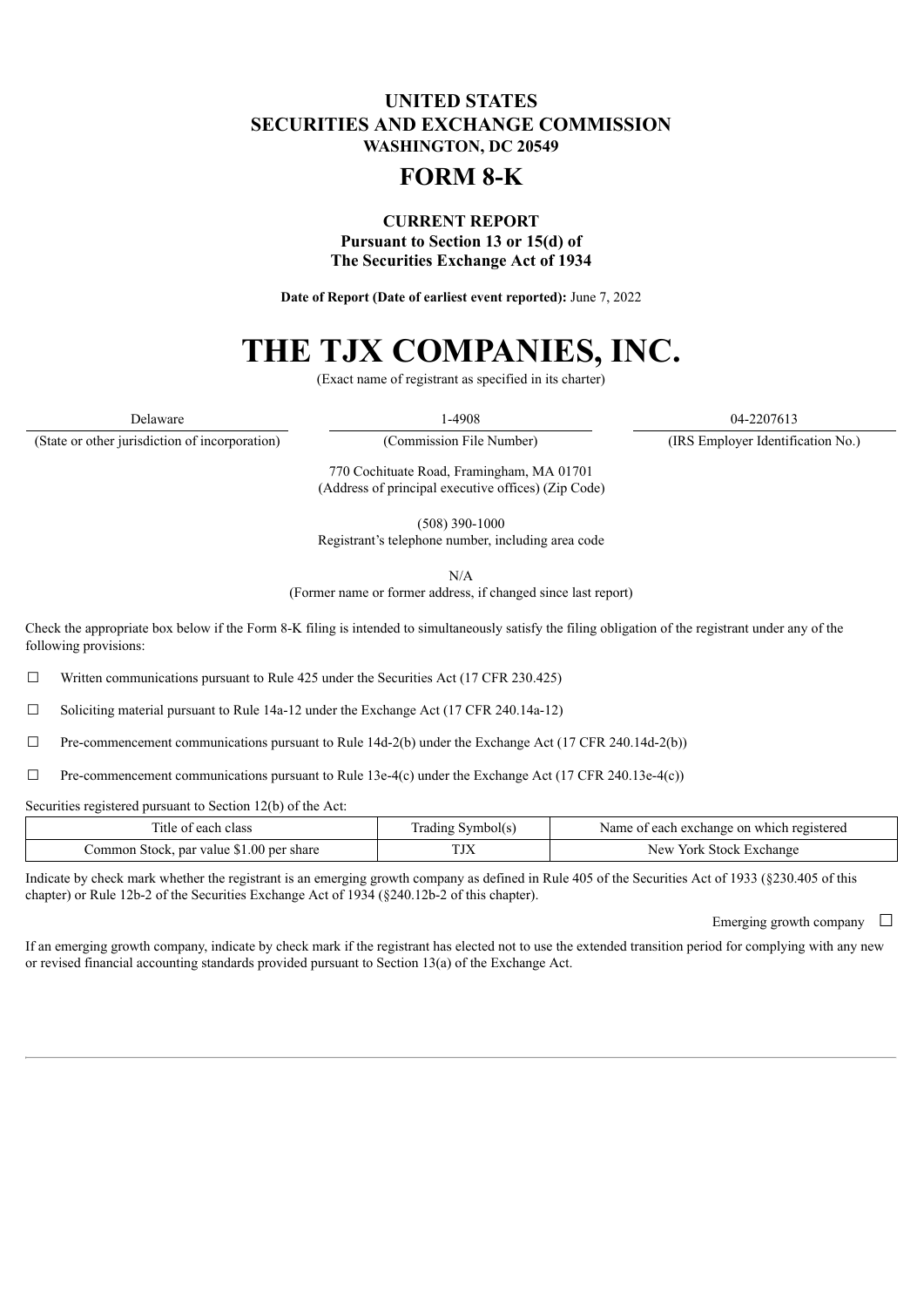#### Item 5.02 Departure of Directors or Certain Officers; Election of Directors; Appointment of Certain Officers; Compensatory Arrangements of **Certain Officers**

At the annual meeting of shareholders of The TJX Companies, Inc. (the "Company") held on June 7, 2022, our shareholders approved an amended and restated Stock Incentive Plan (the "SIP"). Among other things, the SIP (2022 Restatement) increases the shares available for issuance under the SIP by 27,000,000 shares, extends the term of the SIP to June 7, 2032, the tenth anniversary of this year's annual meeting of shareholders, and provides that the aggregate value of awards granted to each non-employee director under the SIP, together with the value of cash retainers and all other compensation paid to the non-employee director, for his or her services as a director in any fiscal year, may not exceed \$800,000.

The foregoing description of the SIP (2022 Restatement) is qualified in its entirety by reference to the SIP, which is incorporated herein by reference to Appendix B to the Company's definitive proxy statement for the 2022 annual meeting of shareholders, which was filed with the Securities and Exchange Commission on April 28, 2022.

#### **Item 5.07 Submission of Matters to a Vote of Security Holders**

The annual meeting of shareholders of The TJX Companies, Inc. (the "Company") was held on June 7, 2022. The final voting results of the annual meeting are as follows:

**Proposal 1**: Each nominee for director was elected, each to serve until the next annual meeting of shareholders and until his or her successor is duly

| <b>Nominee</b>        | For           | Against      | Abstaining | <b>Broker Non-Votes</b> |
|-----------------------|---------------|--------------|------------|-------------------------|
| José B. Alvarez       | 958, 569, 113 | 28, 343, 527 | 879,953    | 60,770,668              |
| Alan M. Bennett       | 904, 135, 104 | 82,747,583   | 909,906    | 60,770,668              |
| Rosemary T. Berkery   | 946,782,755   | 40,136,697   | 873,141    | 60,770,668              |
| David T. Ching        | 926, 106, 183 | 60,795,731   | 890.679    | 60,770,668              |
| C. Kim Goodwin        | 981,945,866   | 4,968,773    | 877,954    | 60,770,668              |
| Ernie Herrman         | 973.029.069   | 13,872,886   | 890,638    | 60,770,668              |
| Michael F. Hines      | 923, 215, 831 | 63,672,952   | 903,810    | 60,770,668              |
| Amy B. Lane           | 930, 334, 977 | 56,591,645   | 865,971    | 60,770,668              |
| Carol Meyrowitz       | 928,495,590   | 57,717,138   | 1,579,865  | 60,770,668              |
| Jackwyn L. Nemerov    | 927,183,068   | 59,742,932   | 866,593    | 60,770,668              |
| ified John F. O'Brien | 931.265.440   | 55,625,513   | 901,640    | 60,770,668              |
|                       |               |              |            |                         |

elected and qualified.

**Proposal 2**: The appointment of PricewaterhouseCoopers LLP as the Company's independent registered public accounting firm for fiscal 2023 was

|           | <b>For</b>  | Against    | <b>Abstaining</b> |
|-----------|-------------|------------|-------------------|
| ratified. | 992,871,944 | 54,586,165 | 1,105,152         |

**Proposal 3**: The Stock Incentive Plan (2022 Restatement) was approved.

| For         | Against    | <b>Abstaining</b> | <b>Broker Non-Votes</b> |
|-------------|------------|-------------------|-------------------------|
| 944,968,455 | 41,471,146 | 1,352,992         | 60,770,668              |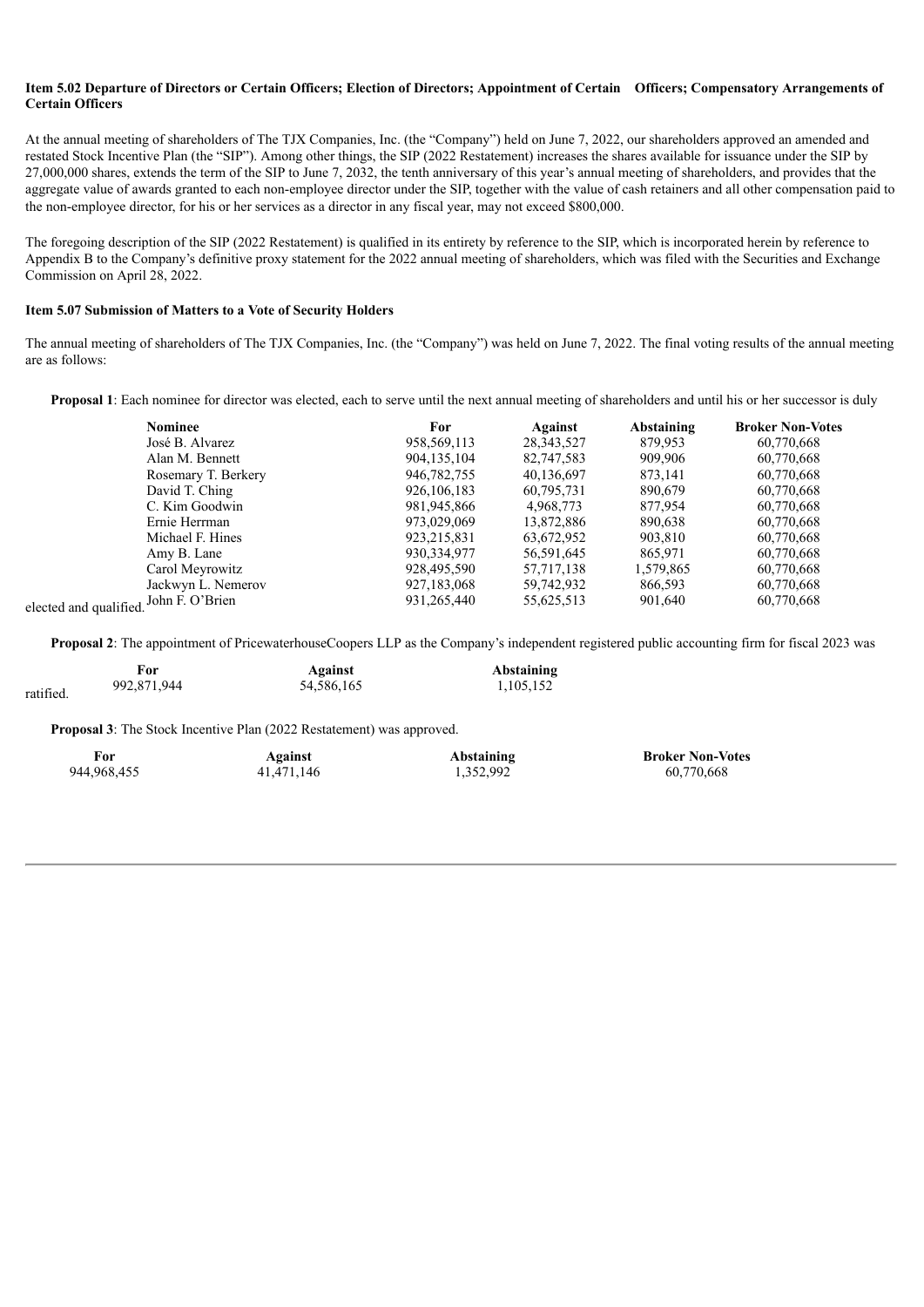**Proposal 4**: On an advisory basis, the compensation paid to the Company's named executive officers, as disclosed pursuant to the compensation disclosure rules of the Securities and Exchange Commission, including the Compensation Discussion and Analysis, compensation tables, and narrative discussion (the say-on-pay vote), was not approved.

| For<br>475,947,271 | Against<br>481,729,375 | Abstaining<br>30,115,947 | <b>Broker Non-Votes</b><br>60,770,668                                                                                                            |
|--------------------|------------------------|--------------------------|--------------------------------------------------------------------------------------------------------------------------------------------------|
|                    |                        |                          |                                                                                                                                                  |
|                    |                        |                          | <b>Proposal 5</b> : A shareholder proposal for a report on effectiveness of social compliance efforts in TJX's supply chain was not approved.    |
| For                | Against                | Abstaining               | <b>Broker Non-Votes</b>                                                                                                                          |
| 240,419,144        | 735, 334, 309          | 12,039,140               | 60,770,668                                                                                                                                       |
|                    |                        |                          | <b>Proposal 6</b> : A shareholder proposal for a report on risk to TJX from supplier misclassification of supplier's employees was not approved. |
| For                | Against                | Abstaining               | <b>Broker Non-Votes</b>                                                                                                                          |
| 310.340.032        | 666.311.072            | 11, 141, 489             | 60,770,668                                                                                                                                       |
|                    |                        |                          |                                                                                                                                                  |

**Proposal 7**: A shareholder proposal for a report on risk due to restrictions on reproductive rights was not approved.

| For           | Against     | Abstaining   | <b>Broker Non-Votes</b> |
|---------------|-------------|--------------|-------------------------|
| 288, 237, 516 | 667,427,599 | 32, 127, 478 | 60,770,668              |

**Proposal 8**: A shareholder proposal to adopt a paid sick leave policy for all Associates was not approved.

| - For       | Against       | Abstaining | <b>Broker Non-Votes</b> |
|-------------|---------------|------------|-------------------------|
| 327,838,039 | 642, 543, 754 | 17,410,800 | 60,770,668              |

#### **Item 9.01. Financial Statements and Exhibits.**

**(d) Exhibits**

No. Description

10.1 Stock [Incentive](https://www.sec.gov/Archives/edgar/data/0000109198/000010919822000024/a2022proxystatement.htm#ibd1d957d8d0d47d598341251f8d5d525_1099511629019) Plan (20[22](https://www.sec.gov/Archives/edgar/data/0000109198/000010919822000024/a2022proxystatement.htm#ibd1d957d8d0d47d598341251f8d5d525_1099511629019) [Restatement\),](https://www.sec.gov/Archives/edgar/data/0000109198/000010919822000024/a2022proxystatement.htm#ibd1d957d8d0d47d598341251f8d5d525_1099511629019) inc[o](https://www.sec.gov/Archives/edgar/data/0000109198/000010919822000024/a2022proxystatement.htm#ibd1d957d8d0d47d598341251f8d5d525_1099511629019)rporated by reference to [A](https://www.sec.gov/Archives/edgar/data/0000109198/000010919822000024/a2022proxystatement.htm#ibd1d957d8d0d47d598341251f8d5d525_1099511629019)ppendix B to the Company's definitive proxy statement for the 2022 annual meeting of shareholders, [filed](https://www.sec.gov/Archives/edgar/data/0000109198/000010919822000024/a2022proxystatement.htm#ibd1d957d8d0d47d598341251f8d5d525_1099511629019) [on](https://www.sec.gov/Archives/edgar/data/0000109198/000010919822000024/a2022proxystatement.htm#ibd1d957d8d0d47d598341251f8d5d525_1099511629019) April 28, [2022.](https://www.sec.gov/Archives/edgar/data/0000109198/000010919822000024/a2022proxystatement.htm#ibd1d957d8d0d47d598341251f8d5d525_1099511629019)

104 The cover page from this Current Report on Form 8-K, formatted in Inline XBRL.